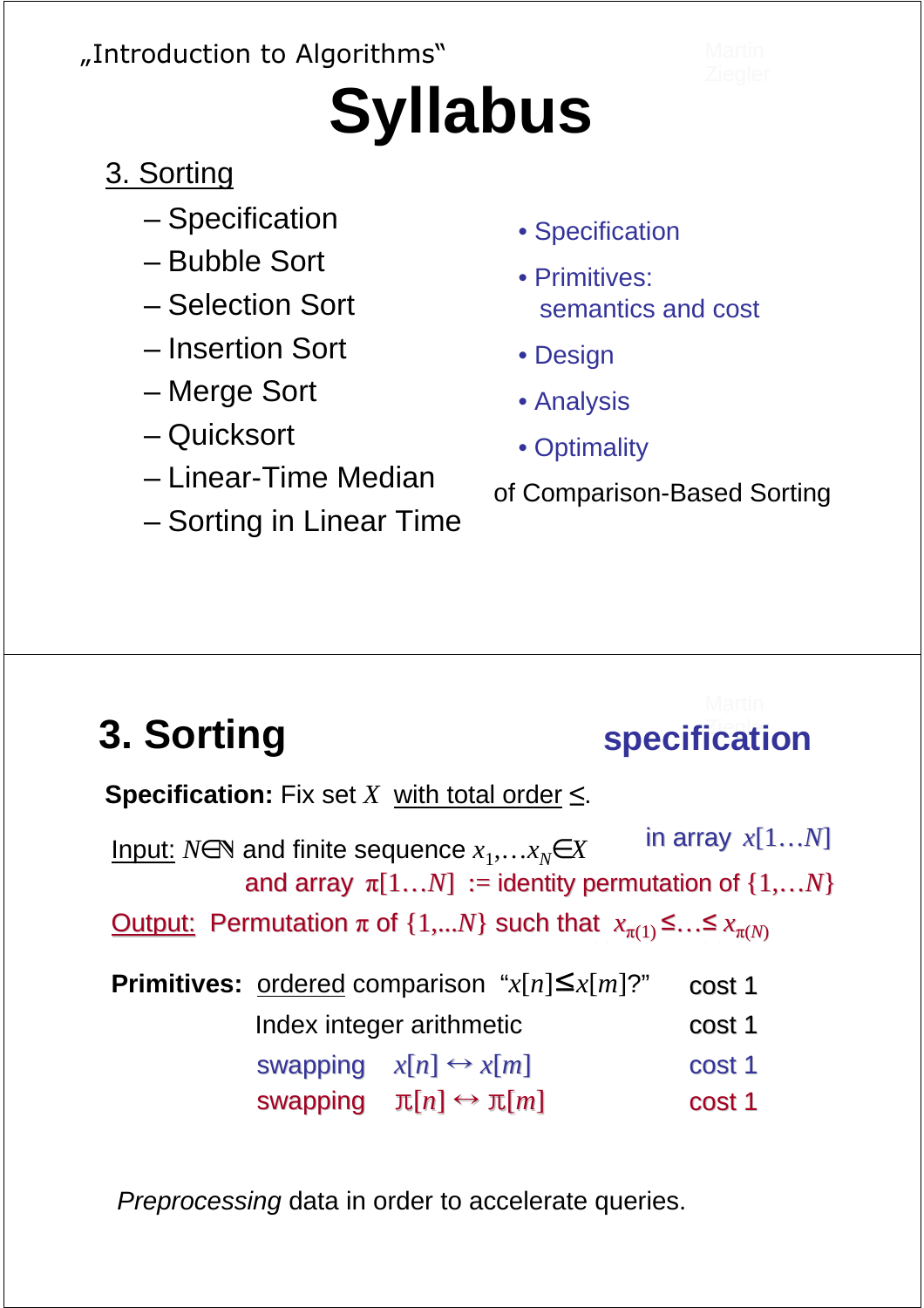| Procedure <b>BubbleSort</b> $(x[N])$ |   |   |                         |  |   |  |
|--------------------------------------|---|---|-------------------------|--|---|--|
| For $m := N$ downto 2 do             |   |   |                         |  |   |  |
| For $k := 1$ to $m-1$ do             |   |   |                         |  |   |  |
|                                      |   |   | If $x[k] > x[k+1]$ then |  |   |  |
| Swap $(x[k], x[k+1])$                |   |   |                         |  |   |  |
| Endif                                |   |   |                         |  |   |  |
| Endfor                               |   |   |                         |  |   |  |
| Endfor                               | 6 | 5 | 3.                      |  | 8 |  |

**3. Sorting Bubble Sort** 

**Primitives:** Comparison " $x[n] \leq x[m]$ ?" **Input:**  $N \in \mathbb{N}$  and array  $x[1...N]$ **Output:** Permuted array *x*◦π s.t.  $x_{\pi(1)}$  ≤…≤  $x_{\pi(N)}$ 

Swapping  $x[n] \leftrightarrow x[m]$ Index integer arithmetic

**Correctness:**  $x[1],...$   $x[m] \le x[m+1] \le ... \le x[N]$ 

4

2

### **3. Sorting Select Sort**

runtime O(*N*²)



**Correctness:**  $x[1] \leq ... \leq x[m-1] \leq x[m], ... x[N]$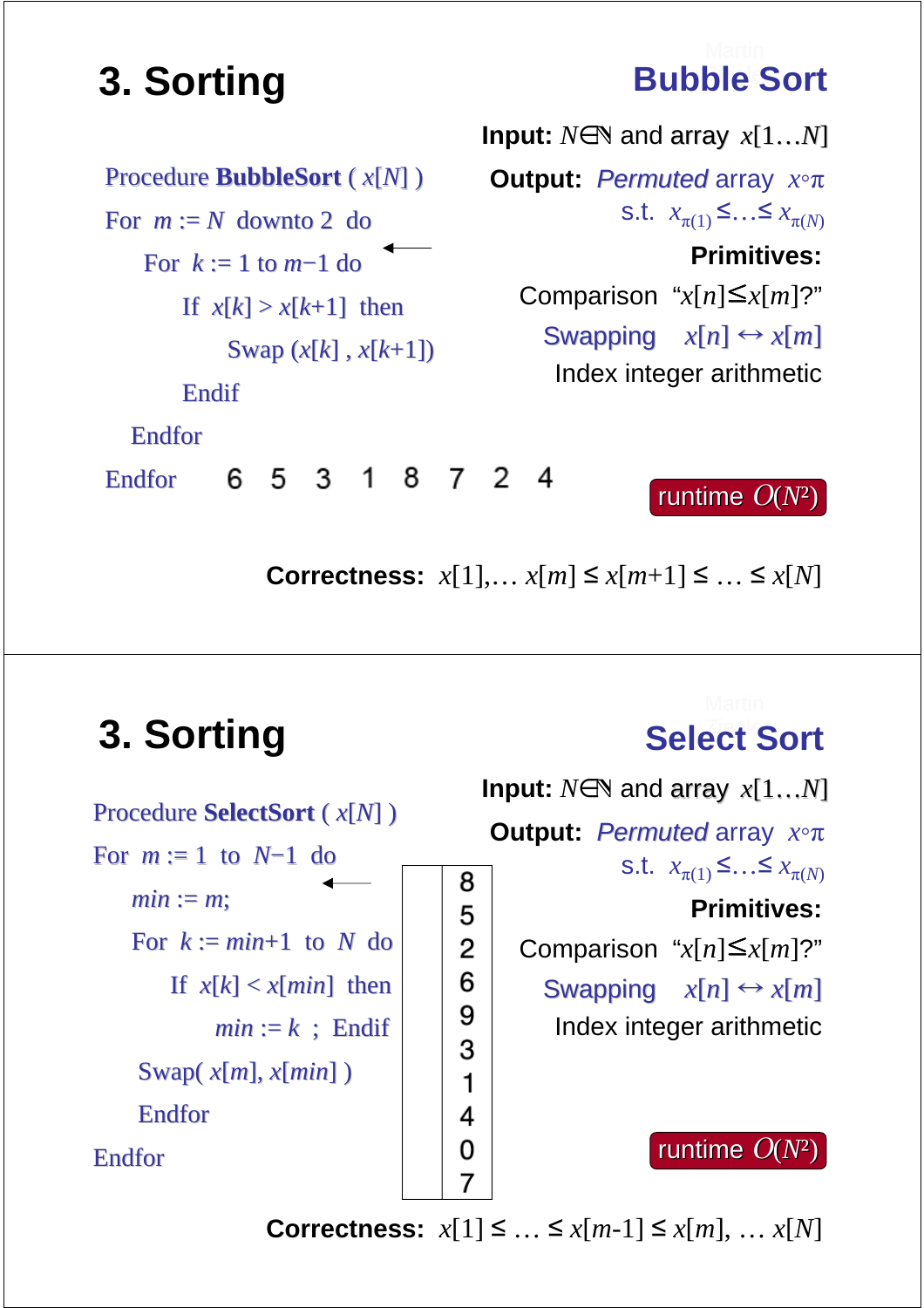## **3. Sorting**  Insert Sort

8 7 2 4 6 5 3 1 Procedure **InsertSort** ( *x*[*N*] ) For  $m := 2$  to  $N$  do *y* := *x*[*m*]; *k* := *m*−1*;* While  $k > 0$  and  $x[k] > y$  $x[k+1] := x[k]$  $k := k - 1$ Endwhile  $x[k+1] := y$ 

**Input:**  $N \in \mathbb{N}$  and array  $x[1...N]$ **Output:** Permuted array *x*◦π s.t.  $x_{π(1)}$ ≤…≤  $x_{π(N)}$ **Primitives:**

> Comparison " $x[n] \leq x[m]$ ?" Swapping  $x[n] \leftrightarrow x[m]$

Index integer arithmetic

runtime O(*N*²)

Endfor

**Correctness:**  $x[1] \leq ... \leq x[m-1] \leq x[m], ... x[N]$ 

### **3. Sorting Merge Sort**

**Input:**  $N \in \mathbb{N}$  and array  $x[1...N]$ Procedure **MergeSort** ( *x*[*N*] ) **Output:** Permuted array *x*◦π *If N*≤1 return. s.t.  $x_{π(1)}$  ≤…≤  $x_{π(N)}$  $l := \lfloor N/2 \rfloor$ ;  $r := \lceil N/2 \rceil$ ; array  $y[l]$ ,  $z[r]$ ; For  $m := 1$  to *l* do  $v[m] := x[m]$ ; For  $m := 1$  to  $r$  do  $z[m] := x[l+m]$ ; 6 5 3 1 8 7 2 4 MergeSort(*y*); MergeSort(*z*); While  $l>0$  and  $r>0$  do; If  $z[r] \leq y[l]$ runtime then  $x[l+r] := y[l]$ ;  $l:=l-1$  $T(N) = 2 \cdot T(N/2) + O(N)$ else  $x[l+r] := z[r]$ ;  $r:=r-1$  $\leq O(N \cdot \log N)$ While  $l>0$  do;  $x[l+r] := y[l]$ ;  $l:=l-1$ ; Endwhile **memory** While  $r>0$  do;  $x[l+r] := z[r]$ ;  $r:=r-1$ ; Endwhile  $O(N \cdot \log N)$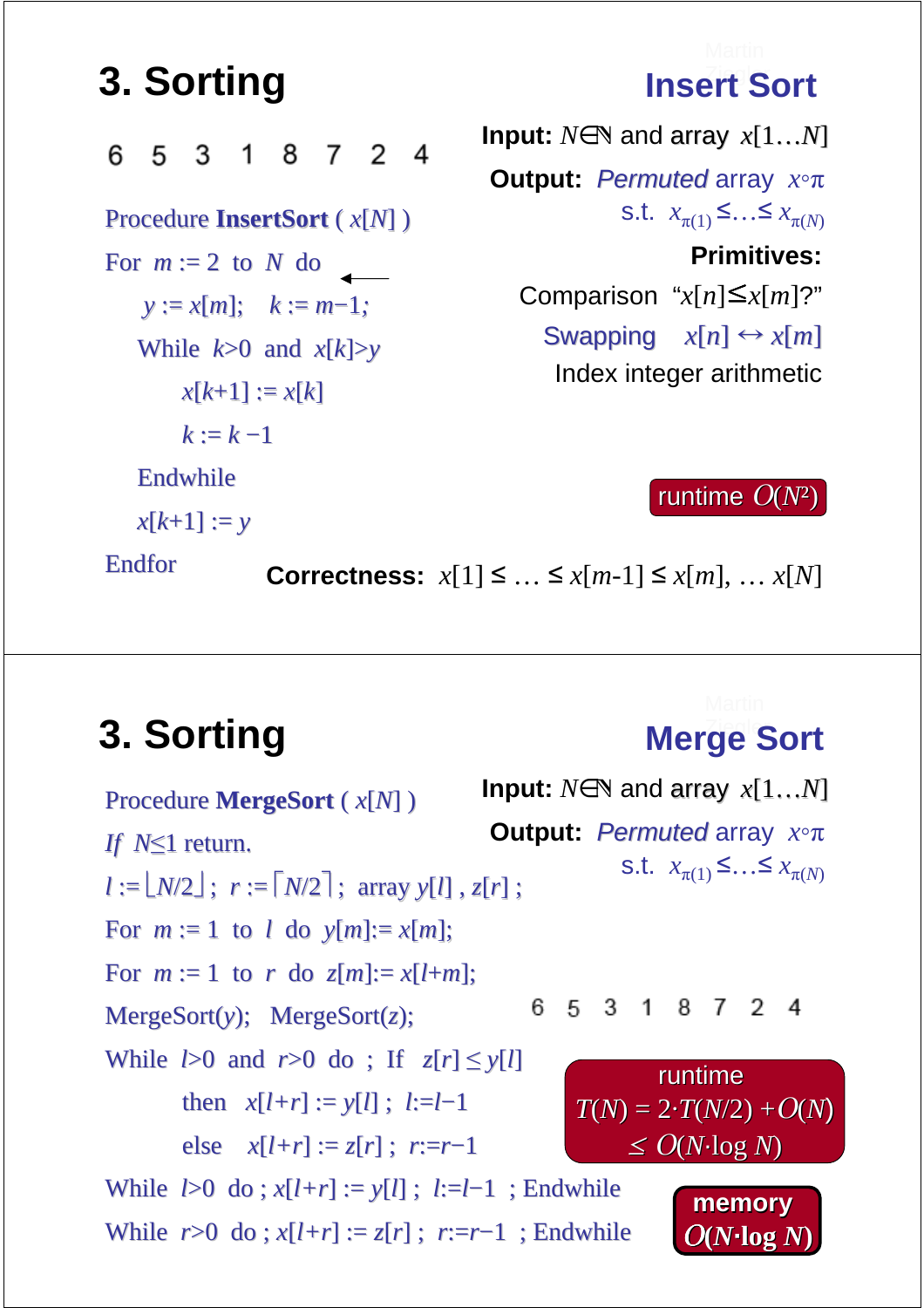## **3. Sorting Cauck Sort**



**3. Sorting**  Median Revisited

Function **Partition**  $(x[]$ ;  $l, r; y)$ // partitions *x*[*l*..*r*] into *x*[*l*..*m*] entries <*y* // and *x*[*m*+1..*r*] those ≥*y*. Returns *m*.



**Input:**  $N \in \mathbb{N}$  and array  $x[1...N]$ W.l.o.g.  $x[n]\neq x[m]$  for all  $n\neq m$ 



**Output:** *m* such that  $0.3\cdot N \leq #\{n : x_n \leq x_m\} \leq 0.7\cdot N+1$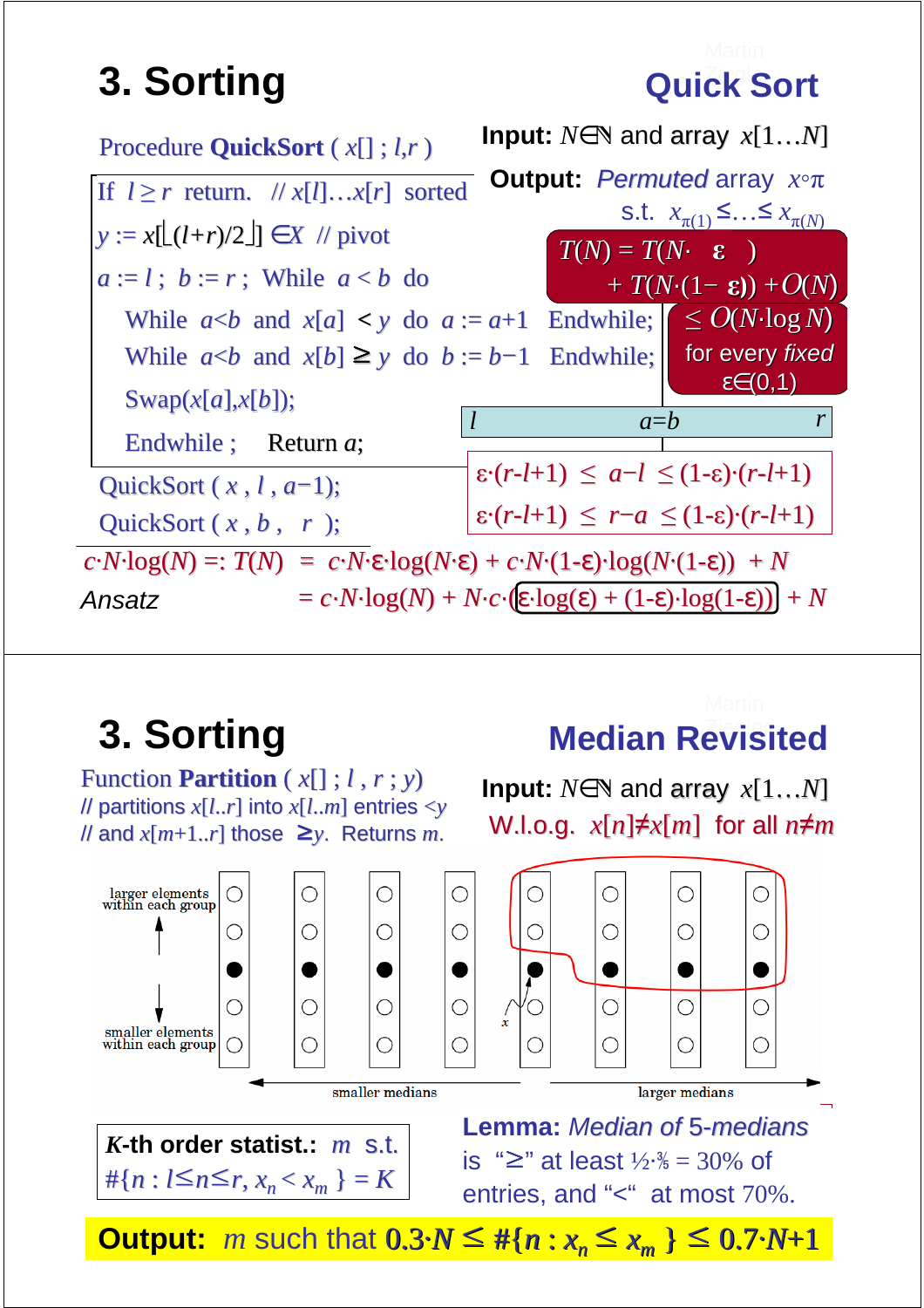## **3. Sorting Linear-time Median**

| Function <b>Partition</b> $(x[]; l, r; y)$<br>// partitions $x[lr]$ into $x[lm]$ entries $\lt y$<br>// and $x[m+1r]$ those $\geq y$ . Returns <i>m</i> . | <b>Input:</b> $N \in \mathbb{N}$ and array $x[1N]$<br>W.l.o.g. $x[n]\neq x[m]$ for all $n\neq m$                                                                                                                                                                                                      |  |  |  |
|----------------------------------------------------------------------------------------------------------------------------------------------------------|-------------------------------------------------------------------------------------------------------------------------------------------------------------------------------------------------------------------------------------------------------------------------------------------------------|--|--|--|
|                                                                                                                                                          | Function <b>OrderStat</b> $(x[]$ ; <i>l</i> , <i>r</i> , <i>K</i> )                                                                                                                                                                                                                                   |  |  |  |
| Function <b>ApproxMed</b> $(x[]$ ; $l, r)$                                                                                                               | While $k/r$ do                                                                                                                                                                                                                                                                                        |  |  |  |
| Process $x[lr]$ in groups of 5,                                                                                                                          | Call <b>ApproxMed</b> in order to                                                                                                                                                                                                                                                                     |  |  |  |
| sorting each one to find its median.                                                                                                                     | determine an <i>approximate</i><br>median of $x[lr]$ .<br><b>Partition</b> $x[lr]$ accordingly.<br>Proceed to the left (=decrease $r$ )<br>$\gamma$ /right (=increase <i>l</i> ) accordingly.<br><b>Lemma: Median of 5-medians</b><br>is $\sum_{n=1}^{\infty}$ at least $1/2.$ $\frac{1}{2}$ = 30% of |  |  |  |
|                                                                                                                                                          |                                                                                                                                                                                                                                                                                                       |  |  |  |
| Then call <b>OrderStat</b> to determine                                                                                                                  |                                                                                                                                                                                                                                                                                                       |  |  |  |
| the median of these 5 medians.                                                                                                                           |                                                                                                                                                                                                                                                                                                       |  |  |  |
| $[n := r - l + 1]$                                                                                                                                       |                                                                                                                                                                                                                                                                                                       |  |  |  |
|                                                                                                                                                          |                                                                                                                                                                                                                                                                                                       |  |  |  |
| K-th order statist.: $m$ s.t.                                                                                                                            |                                                                                                                                                                                                                                                                                                       |  |  |  |
| #{ $n: l \leq n \leq r, x_n < x_m$ } = K                                                                                                                 | entries, and "<" at most 70%.                                                                                                                                                                                                                                                                         |  |  |  |
| $T_{\Delta}(n) = O(n) + T_{\Omega}(0.2 \cdot n)$ ,                                                                                                       | $T_0(n) = T_A(n) + O(n) + T_0(0.7 \cdot n)$                                                                                                                                                                                                                                                           |  |  |  |

## **3. Sorting**  2. Sorting **2. Sorting**

Input:  $N \in \mathbb{N}$  and array  $x[1...N]$  with values in  $X$ **Output:** Permutation  $\pi$  s.t.  $x_{\pi(1)} \leq ... \leq x_{\pi(N)}$ **Specification:** Fix set  $X$  with total order  $\leq$ .

### **Definition:** A Decision Tree for sorting *N* elements is a binary tree whose nodes are labeled "*x*[*i*]≤*x*[*j*]?", 1≤*i*<*j*≤*N*. and whose leaves are labeled with permutations  $\pi$  such that  $(1,2,3)$ every input *x=x*[1…*N*] ends up in a leaf whose label  $\pi$  satisfies  $x[\pi[1]] \leq \ldots \leq x[\pi[N]]$ .

### **Primitives**

"*x*[π[*n*]]≤*x*[π[*m*]]?"

Index arithmetic

Swapping π[*n*] ↔ π[*m*]

 $(2,1,3)$ 

 $\langle 3,1,2 \rangle$ 

 $\langle 2,3,1\rangle$ 

 $(1,3,2)$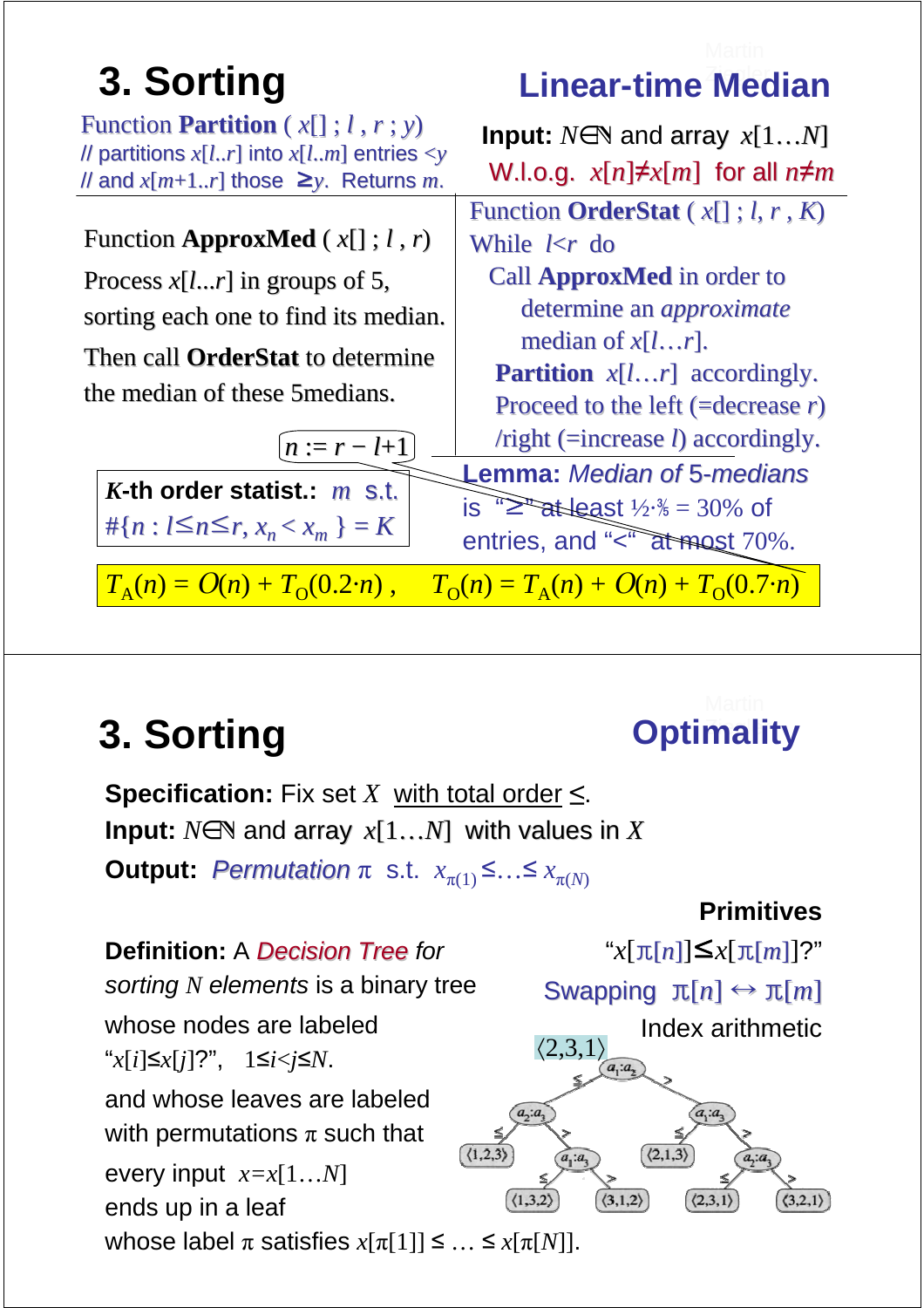

**3. Sorting**  2. Sorting

**Lemma:** a) For fixed *N*, every sorting algorithm of worst-case

## **3. Sorting**  Counting Sort

**Specification:** Fix set *X*={1,…*M*} !

**Input:**  $N \in \mathbb{N}$  and array  $x[1...N]$  with key values in X

**Output:** Permuted array  $y=x \circ \pi$  s.t.  $x.key[\pi[1]] \leq ... \leq x.key[\pi[N]]$ 

runtime O(*N+M*) integer array *count*[1…*M*]; For  $m:=1$  to  $M$  do  $count[m] := 0$ ; For  $n:=1$  to  $N$  do  $count[x, key[n]]++;$ *sum* := 1; For  $m:=1$  to *M* do *temp* := *count*[*m*]; *count*[*m*]:= *sum*; *sum* **+**= *temp*; Endfor; For  $n=1$  to  $N$  do  $\mathcal{Y}[count[x[n], key] + 1] := x[n];$ 

 $\leq x[\pi[n]] \leq x[\pi[m]]$ ?" Swapping π<sub>[n]</sub> ↔ π[*m*] Index arithmetic